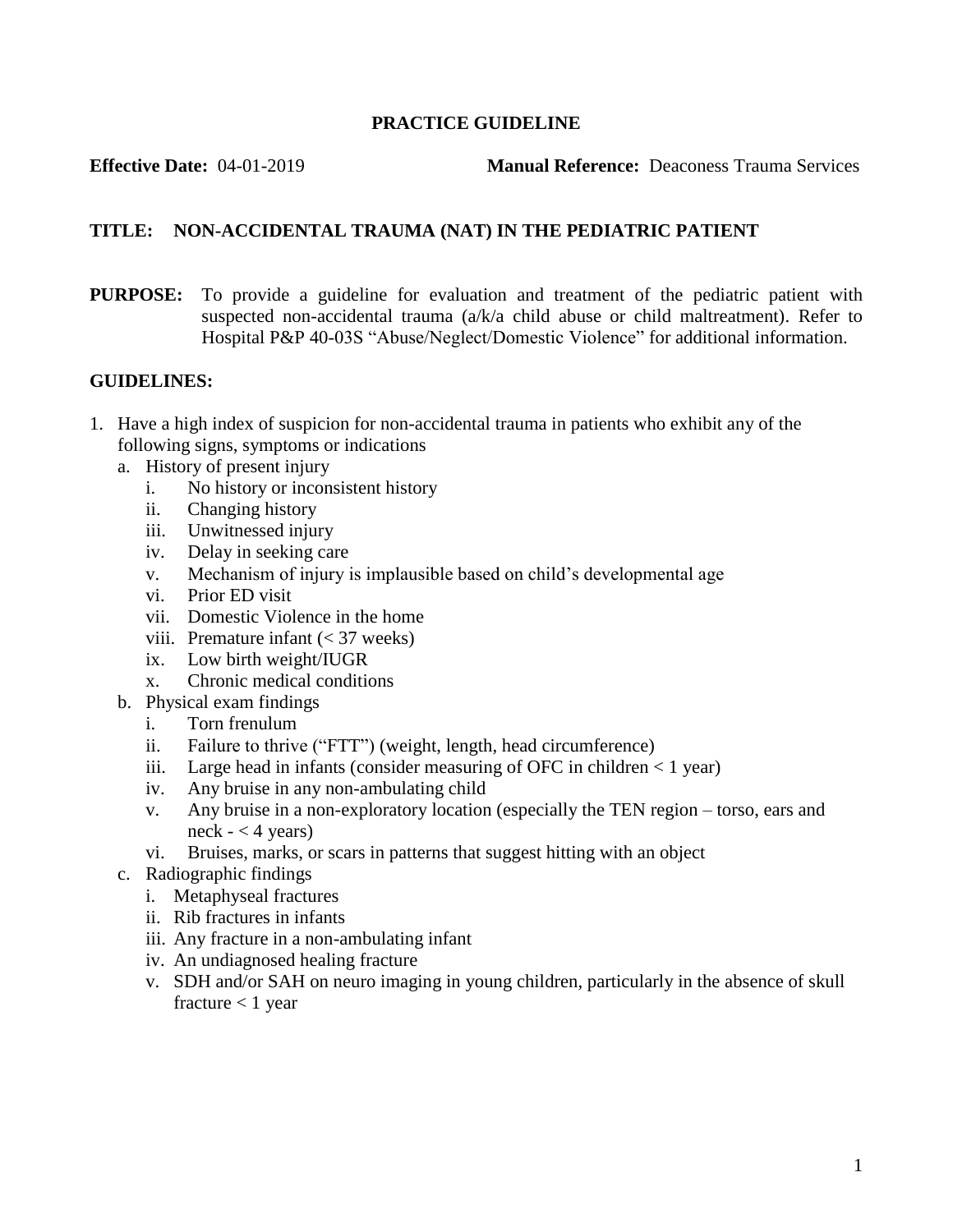- 2. Consult Social Work to advise of suspected non-accidental trauma. Social Work will contact Child Protective Services (CPS) and law enforcement as necessary and document accordingly in the progress note.
- 3. Major Areas of Evaluation
	- a. Evaluation and patient testing/imaging/procedure should be based on the mechanism of injury and/or suspicion of NAT. Avoid unnecessary invasive assessments and radiation procedures unless indicated by thorough examination.
	- b. Complete history
		- i. Document from/by whom and if it contradicts any prior story
		- ii. Include review of prior Primary Care Physician (PCP), Emergency Department (ED), and inpatient records as well as prior radiologic studies performed if available to look for sentinel injuries
- 4. Head to Toe Physical Exam with Particular Attention to
	- a. Growth parameters
	- b. Thorough skin exam, including scalp and hair, on undressed patient
	- c. Palpation of legs, arms, hands, feet and ribs to feel for crepitus or deformities
	- d. Complete neurological examination
	- e. Oral examination with attention to the lips, tongue, buccal mucosa, frenula, palate and teeth
	- f. Auricle exam
	- g. Genitalia examination
- 5. Head Imaging
	- a. Infants < 12 months of age should have a CT scan without contrast or MRI of the brain (preferred if patient has no sign of injury and normal mental status) to evaluate for intracranial injuries. This should be performed regardless of the presence or absence of neurological findings.
	- b. Children > 12 months of age should have a CT scan without contrast if there is mental status depression or any other signs of neurological injury. This may also include external signs of head injury, such as facial bruising or scalp hematoma.
	- c. If the CT scan without contrast or MRI indicates signs of trauma, MRI of the c-spine should be considered.
	- d. If there is suspicion of a skull fracture, consider ordering a CT scan with 3D reconstruction to better clarify fracture versus suture.
- 6. Abdominal Imaging
	- a. Any child who presents with signs/symptoms of abdominal trauma, bruising to the abdomen or torso, or an ALT/AST that is higher than twice normal should have a CT of the abdomen/pelvis with contrast.
	- b. Consider abdominal CT if urinalysis has  $> 10$  RBCs and/or positive stool guaiac.
- 7. Skeletal Survey
	- a. Children < 3 years of age should have a skeletal survey to evaluate for occult fractures. When ordering a skeletal survey, be sure to include oblique x-rays of the ribs.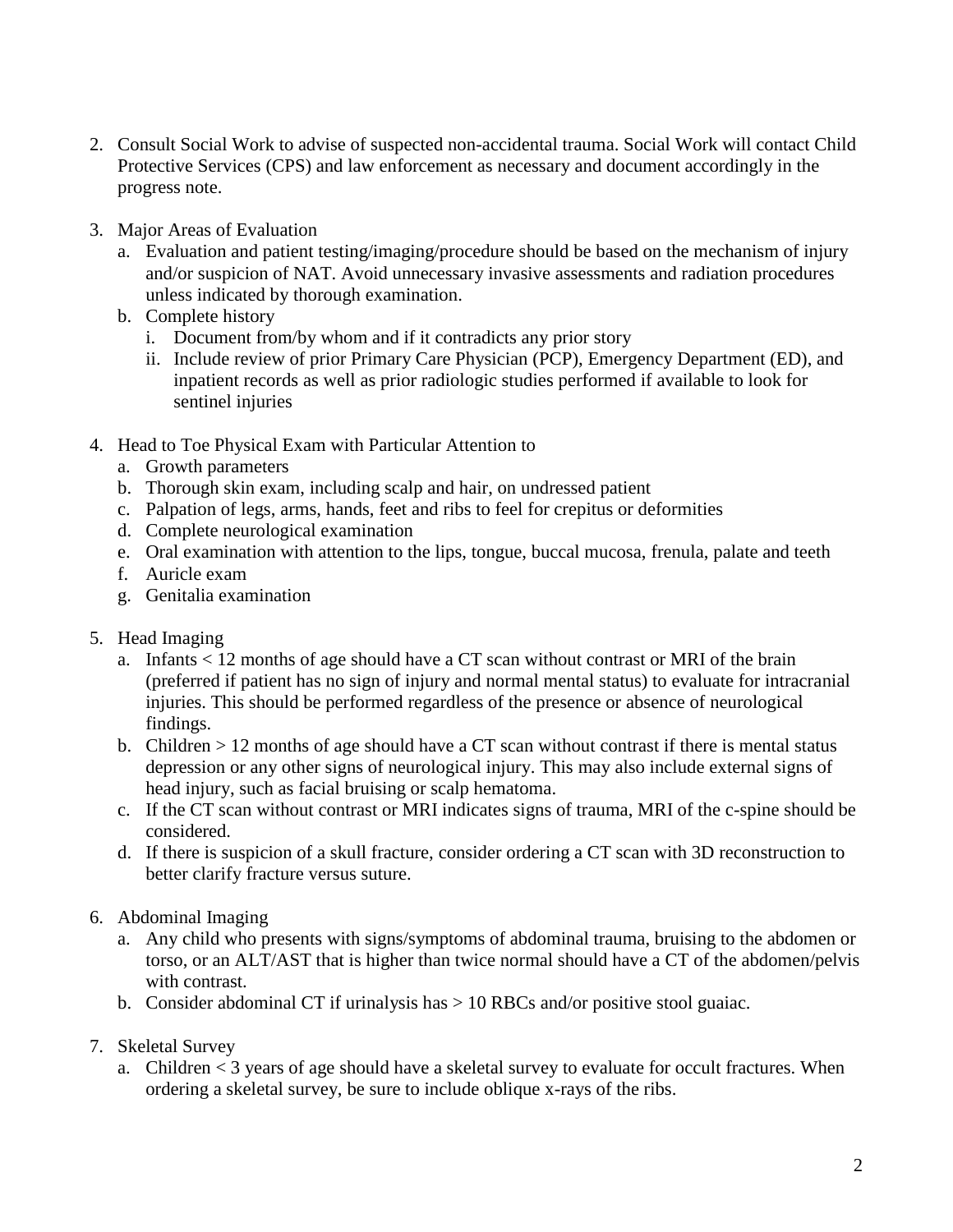- b. Children > 3 years of age can have x-rays focusing on areas of concern rather than the entire skeleton.
- c. Consider getting a full skeletal survey in children > 3 years of age with developmental delays.
- d. Follow up skeletal survey should be ordered to be obtained two weeks following the suspected trauma to check for fractures that are too acute to show up on initial survey (i.e. rib fractures). This should be performed as an outpatient with follow up by child's pediatrician or family practice physician.
	- i. If patient does not have an established pediatrician or family practice provider, a referral should be made prior to patient discharge.
- 8. Ophthalmology Evaluation
	- a. Children < 12 months of age should have an ophthalmologic evaluation to look for retinal hemorrhages. Retinal photographs should be obtained when possible.
	- b. Children  $> 12$  months of age should have an ophthalmologic evaluation when eye injuries are suspected, when head injury is suspected, and/or when there is facial bruising.
	- c. Ophthalmologic examination should be obtained as soon as possible. However, the dilated eye exam should be deferred in children with head injuries pending neurosurgery clearance.
- 9. Lab Evaluation
	- a. The following labs should be ordered routinely on all children suspected of NAT
		- i. CBC with diff and platelets
		- ii. Amylase
		- iii. Lipase
		- iv. CMP
		- v. PT/PTT/INR
		- vi. Urinalysis with microscope
		- vii. Stool for occult blood
	- b. Consider a UDS/toxicology evaluation if there is clinical suspicion of exposure to substances or in children < 2 years of age with altered mental status.
	- c. Consider Vitamin D 25 Hydroxy, Calcium, Phosphorus and PTH if clinically indicated.
- 10. Medical Photography
	- a. Medical photography should be taken as soon as possible to document any skin findings at the time of presentation, since they can change rapidly.
- 11. Forensic Evidence
	- a. Victims of severe abuse should have a toxicology evaluation.
	- b. Victims of severe abuse should have a SANE evaluation if clinical concerns regarding sexual abuse or other need for forensic evidence collection.
- 12. Siblings
	- a. All siblings or other at risk children in the home of the patients that are victims of suspected NAT should be evaluated by their PCP within 24 hours.
	- b. Upon identification of other possible at risk individuals in the home of a NAT patient, the ED should consult Social Work and request Child Protective Services (CPS) be made aware of those individuals and document accordingly in the progress note.